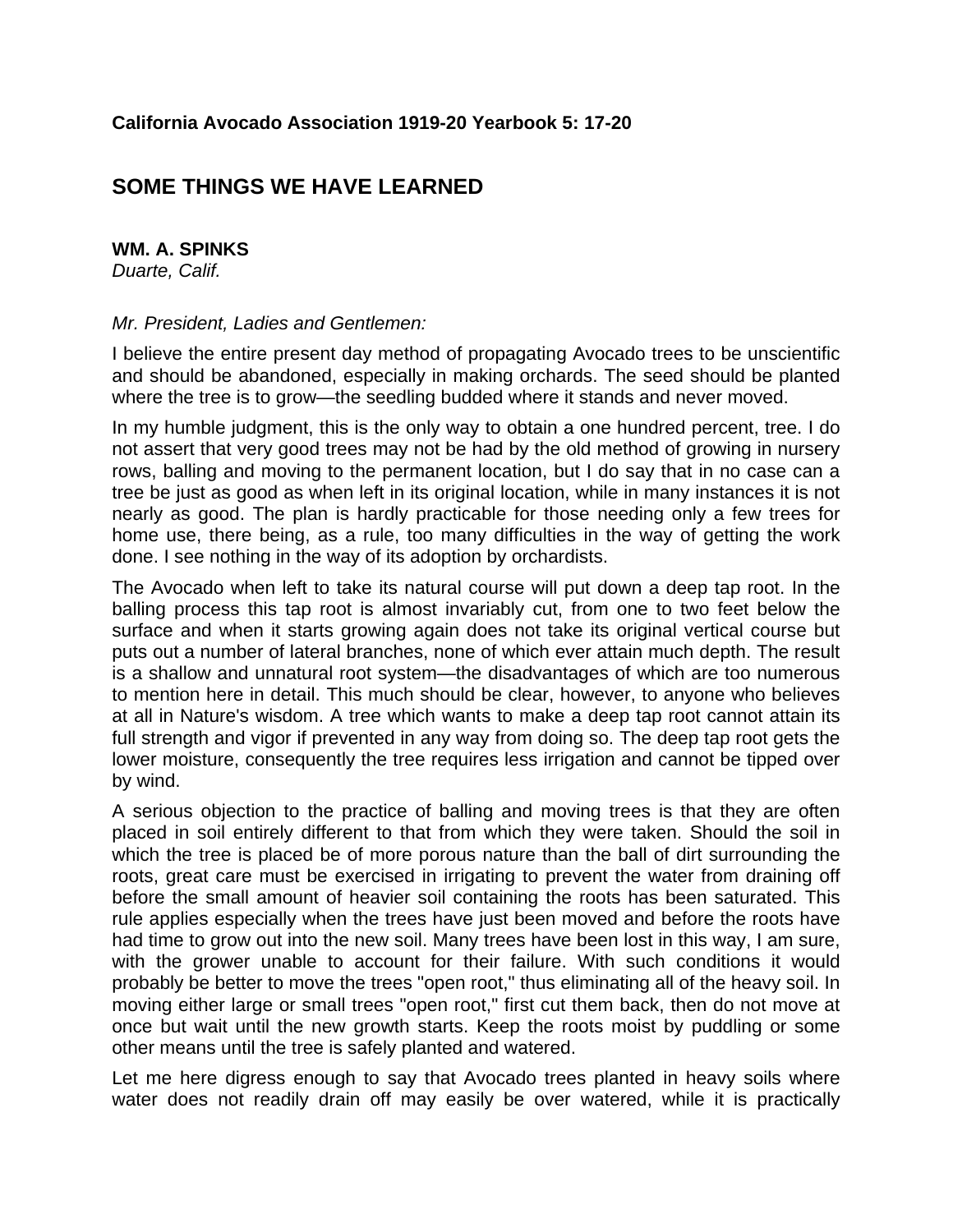impossible to over water them in light, porous soil.

Another objection to the practice of growing trees in nurseries and shipping to innumerable places is the danger of spreading pests and diseases. This would be entirely eliminated by the plan here suggested. But you say "a seed may not sprout and I should have many blanks in my orchard." I suggest that several seeds be planted in a small circle around the location for each tree. It is not likely that they would all fail to grow. Bud all of the resultant seedlings, finally eliminating all but the best one. Avocado seeds sometimes take several months to sprout. In soils which bake easily a little sand mixed in where the seeds are planted is an advantage. Watering and caring for seeds thus planted in orchard form and widely separated would doubtless entail more trouble and expense than if they were in nursery rows, but this would be more than offset by doing away with the necessity of balling and shipping. On the whole, orchards could be had at less cost and with far better trees.

It would be a distinct economy—and in the end economy benefits all concerned—to send an industry happily and prosperously along, eliminate waste, stop up the leaks. The packers claim to make use of every part of the hog but the grunt, and see where they have arrived! One of the principal aims of this association should be the elimination of waste. This suggestion probably will not be relished by the nurserymen, but in the end I do not think it will hurt them. At present they are forever running the risk of propagating trees they cannot sell, thus imposing on the industry as a whole a certain amount of dead loss, which must be borne by someone somehow, and constituting, I believe, an unnecessary overhead expense.

Let the nurseryman contract to make orchards for people on the new plan and he can figure his profits in advance, also you may be sure he will stick to strong healthy varieties which he knows will grow.

This matter of sturdy trees brings us again to a subject on which I have talked more or less insistently for some years. In selecting varieties for commercial orchards, the tree is more important than the fruit. Its strength, vigor, rapidity of growth, and resistance to heat and cold should be considered before the quality of the fruit it bears. Why? Because if you have a strong tree and do not like the fruit, you may change it to any desired variety in two years by top-working, whereas, if you have selected a sickly variety because it bears the kind of fruit you want, you have only disappointment ahead of you. Happily, there is no longer any necessity for taking chances, as we now have sturdy varieties producing also very fine fruit. One of the best examples of this combination of good points is the Fuerte, a wonderfully strong tree and fruit of superfine quality. You can make no mistake in planting the Fuerte.

Plant strong trees, and if you are planting to make money, not too many kinds. There are, I believe, one hundred and thirty or more named varieties. Some of our friends, not knowing for certain which to select, have "played safe" and planted them all. That is not an orchard; it is a horticultural museum, and has no commercial value. Not much safety about that. We must make decisions. Playing too safe is the unsafest way of all policies. Consumers will eventually buy largely by brand, dealers the same way, demanding also uniformity of pack. Odds and ends will be hard to sell. One variety in an orchard is best, but if you must have two, start one in orchard form first, then interset the other in the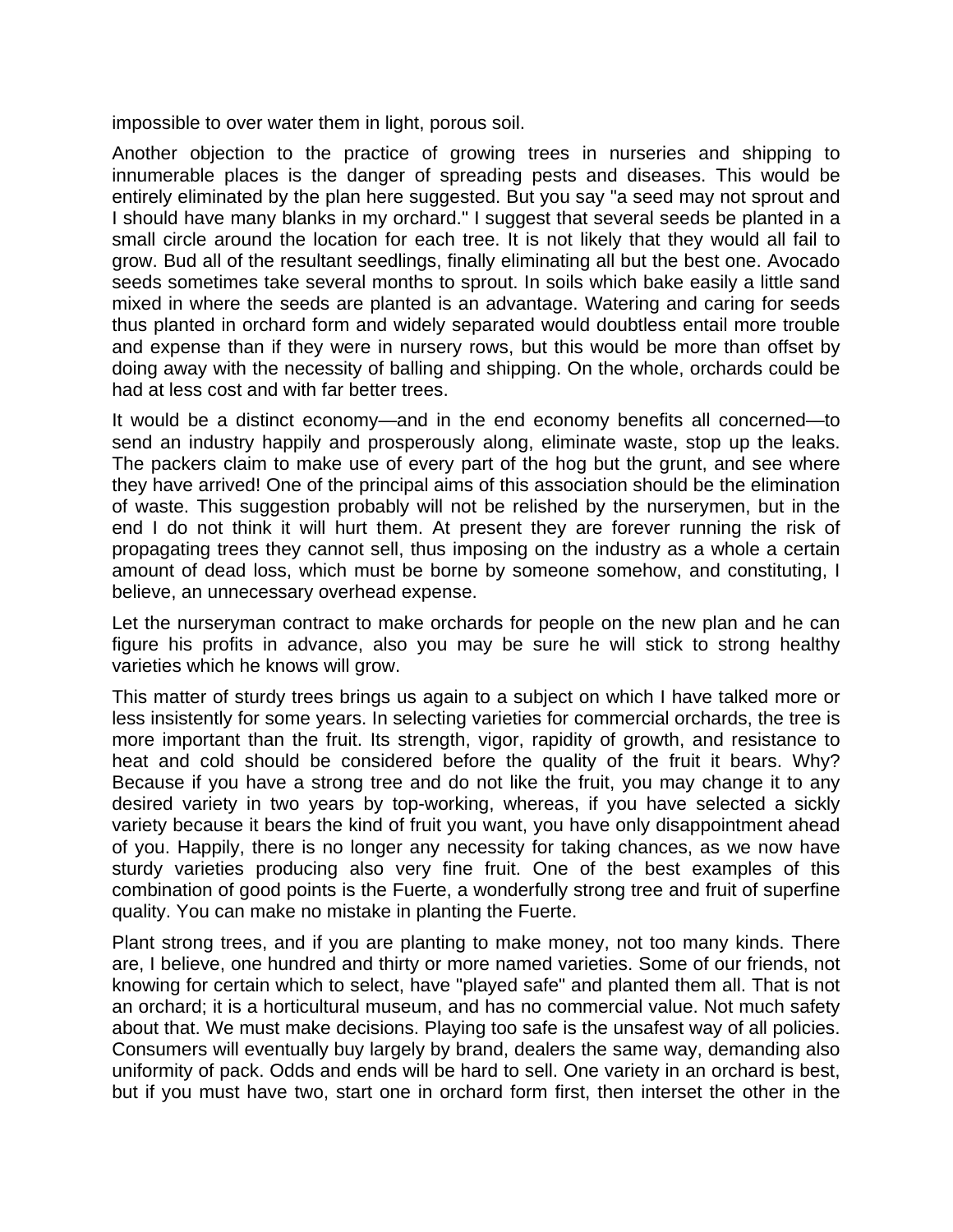middle of the squares. If you live long enough to see them crowd, take out the poorer one, which you may do, and still leave the other in perfect orchard form. Some plant several varieties so as to have fruit the year round. Why does an orchardist want fruit the year round? If he can get the same amount of money for his crop and get through harvesting it in a month or two, I should think he would want to do so and take a vacation; take the folks to the beach! We don't want to work all the time. The tendency of the times in industry is towards more and more rest. The owner of a grove gets no extra pay for overtime. A single variety in a grove brings less care and more profit. "Put all of your eggs in one basket," said Andrew Carnegie, "and then watch the basket." No one was more competent than he to formulate a business policy or watch a basket.

Judging varieties by the fruit alone without regard to the tree has been the cause of more loss and disappointment than any other thing in this business. Many of you, for example, remember the Murrieta varieties—the green and purple, the latter now being called Colorado. Ten years ago they were propagated and planted by the hundreds, and I doubt that one of the trees is living today, except some that were top worked. The parent trees were healthy enough, although growing under rather adverse conditions, and up to the present day we have no better fruits than the Murrieta and Colorado. For some unknown reason they could not be made to grow and keep growing by any means known to horticultural science. The buds started all right in many cases, but after a year or two at most of miserable existence, finally died, having survived just long enough to fool both nurseryman and orchardist.

And here is the point I am trying to make clear—many varieties have this tendency in greater or lesser degree, while some others have it not at all; hence when a new fruit has been discovered equal or superior to those we already have, it does not follow necessarily that we have a valuable new variety; it has still to be tested as a tree by budding. The tree it grows on may look strong and healthy, but that proves nothing at all. All seedling trees grow strong and healthy, with favorable conditions, so far as I know, but a bud taken from a strong tree and transplanted to another tree may make a droopy, sickly growth, or may not grow at all. We do not know why. There seems to be a lack of affinity between many of the varieties. An interesting theory is that root system and bud are not matched as to rapidity of growth, it being a known fact that some varieties grow more rapidly than others. Some have thought that thick-skins should be budded on thick-skin roots and thin-skins on thin-skin roots, the idea being that the two families are too distantly related to get along well together. At present thin-skin root stock is used almost exclusively by nurserymen because of its hardiness, whereas the buds are nearly all taken from the large fruiting, thick-skin varieties.

I doubt that either of these theories correctly and completely explains the phenomenon of poor bud growth, but each furnishes an interesting working hypothesis for the experimenter.

We have noted a most interesting thing in our own top-worked orchard of some two hundred ten year old trees, formerly Harmans, which were budded three years ago to a strong growing variety and nearly all of which now have very satisfactory new tops. About ten of these trees were first budded to the Murrieta variety, and half of that number now have rather poor tops of that kind. In the others we believed the buds to be all dead, so worked the trees over again, this time to the strong growing kind of which